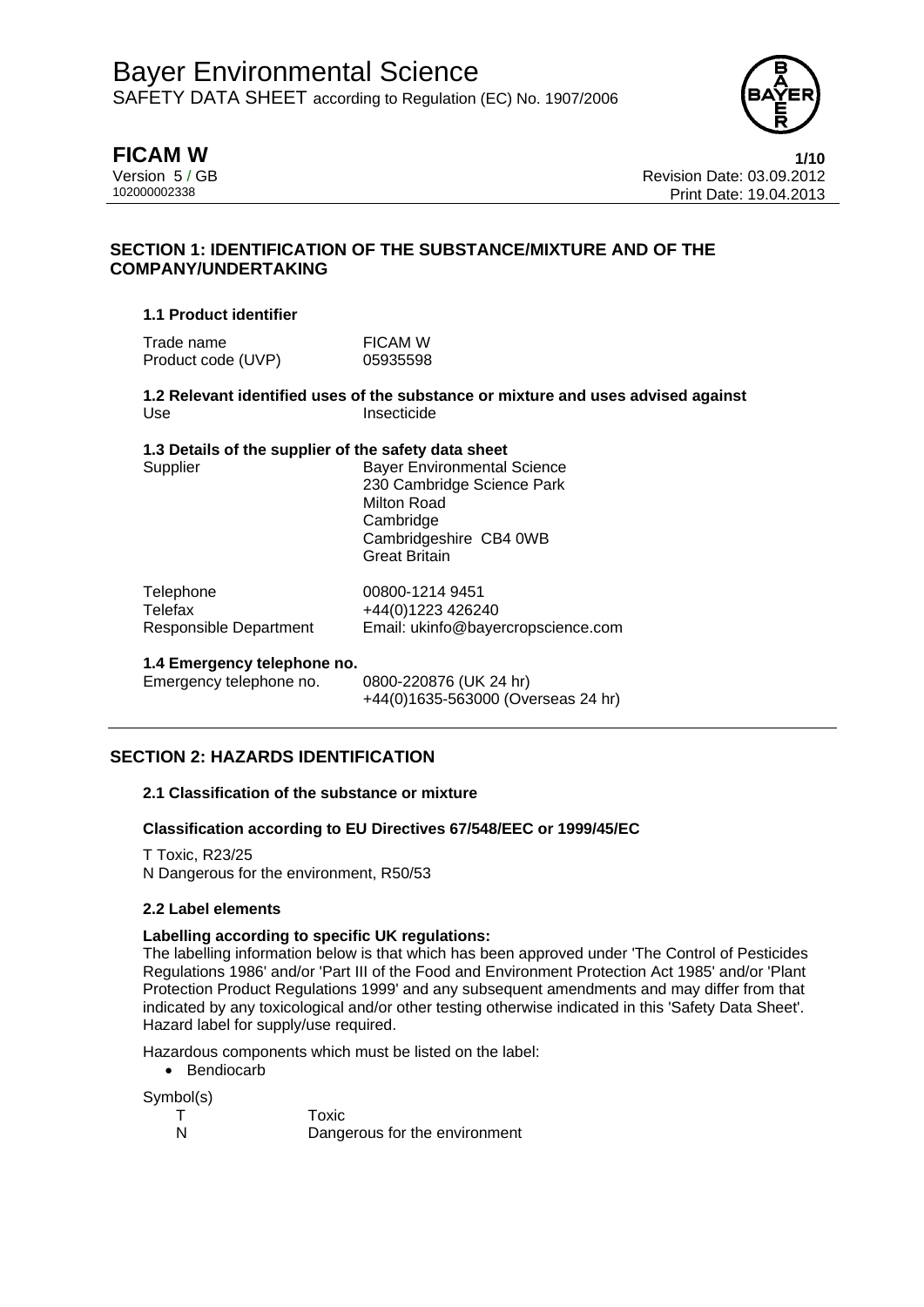

| <b>FICAM W</b> |  |
|----------------|--|
|----------------|--|

**FICAM W 2/10** Version 5 / GB Revision Date: 03.09.2012 Print Date: 19.04.2013

R-phrase(s)

R23/25 Toxic by inhalation and if swallowed. R50/53 Very toxic to aquatic organisms, may cause long-term adverse effects in the aquatic environment.

To avoid risks to man and the environment, comply with the instructions for use.

## **2.3 Other hazards**

No other hazards known.

# **SECTION 3: COMPOSITION/INFORMATION ON INGREDIENTS**

### **3.2 Mixtures**

### **Chemical nature**

Wettable powder (WP) Bendiocarb 80 % w/w

#### **Hazardous components**

R-phrase(s) according to EC directive 67/548/EEC Hazard statements according to Regulation (EC) No. 1907/2006

| Name<br>$CAS-No. /$                                                                                   |                         | Classification                      |                                                                                                                          | Concentration    |
|-------------------------------------------------------------------------------------------------------|-------------------------|-------------------------------------|--------------------------------------------------------------------------------------------------------------------------|------------------|
|                                                                                                       | EC-No.                  | <b>EC Directive</b><br>67/548/EEC   | Regulation (EC) No<br>1272/2008                                                                                          | [%]              |
| Bendiocarb                                                                                            | 22781-23-3<br>245-216-8 | T; R23/25<br>Xn; R21<br>N; R50, R53 | Acute Tox. 3, H331<br>Acute Tox. 3, H301<br>Acute Tox. 3, H311<br>Aquatic Acute 1,<br>H400<br>Aquatic Chronic 1,<br>H410 | 80.00            |
| Naphthalenesulfoni<br>c acid, butyl-, Me<br>derivs, sodium salts                                      | 68909-83-1              | Xi; R36                             | Eye Irrit. 2, H319                                                                                                       | $> 1.00 - 20.00$ |
| Naphthalene and<br>alkyl naphthalene<br>sulphonic acids<br>formaldehyde<br>condensate,<br>sodium salt | 68425-94-5              | Xi; R36/38                          | Skin Irrit. 2, H315<br>Eye Irrit. 2, H319                                                                                | $> 1.00 - 20.00$ |
| Silica, amorphe                                                                                       | 7631-86-9<br>231-545-4  | Not classified                      | Not classified                                                                                                           | > 1.00           |

### **Further information**

For the full text of the R-phrases/ Hazard statements mentioned in this Section, see Section 16.

# **SECTION 4: FIRST AID MEASURES**

**4.1 Description of first aid measures**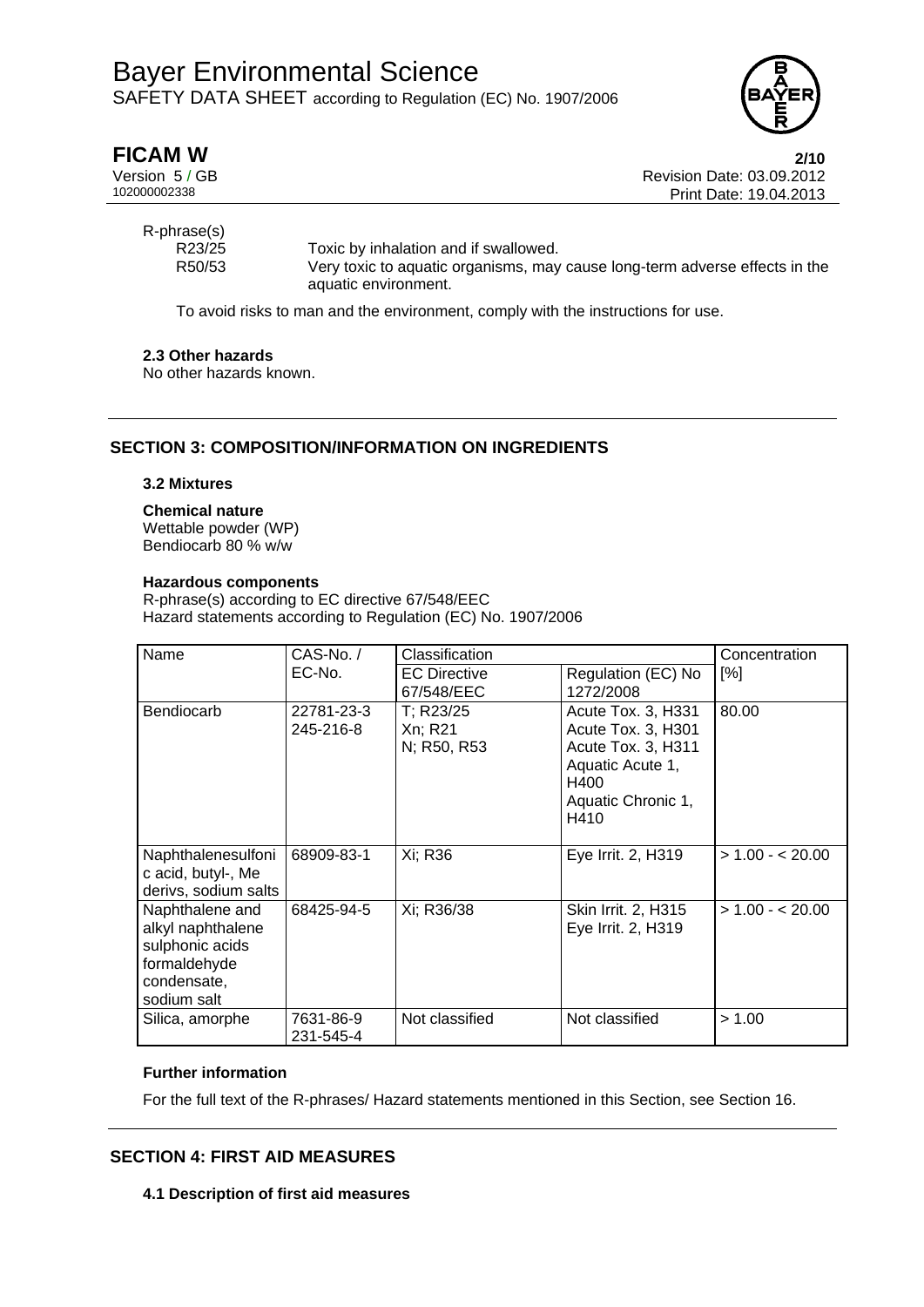

**FICAM W** 3/10 Version 5 / GB<br>10200002338<br>Print Date: 19 04 2013 Print Date: 19.04.2013

#### **General advice**

Remove contaminated clothing immediately and dispose of safely.

#### **Inhalation**

Move the victim to fresh air and keep at rest. Call a physician or poison control center immediately.

#### **Skin contact**

In case of skin contact, immediately wash with plenty of soap and water for at least 15 minutes. If symptoms persist, call a physician.

#### **Eye contact**

Rinse immediately with plenty of water, also under the eyelids, for at least 15 minutes. Remove contact lenses, if present, after the first 5 minutes, then continue rinsing eye. Get medical attention if irritation develops and persists.

#### **Ingestion**

Keep at rest. Rinse mouth. Induce vomiting only, if: 1. patient is fully conscious, 2. medical aid is not readily available, 3. a significant amount (more than a mouthful) has been ingested and 4. time since ingestion is less than 1 hour. (Vomit should not get into the respiratory tract.) Call a physician or poison control center immediately.

#### **4.2 Most important symptoms and effects, both acute and delayed**

Local:, The product causes irritation of eyes, skin and mucous membranes. Systemic:, Bradycardia, Sweating, Convulsions, Nausea, Lachrymation, Salivation, Vomiting, Diarrhoea, Miosis, Hypotension, Bronchial hypersecretion, Myoclonus, Respiratory paralysis, Somnolence, Coma, Respiratory failure, Hypothermia, Fibrillation, Spasm

#### **4.3 Indication of any immediate medical attention and special treatment needed**

#### **Risks**

This product is a cholinesterase inhibitor carbamate.

#### **Treatment**

Local treatment: Initial treatment: symptomatic.

#### **Treatment**

Systemic treatment: Initial treatment: symptomatic. In case of ingestion a gastric lavage within the first hour after ingestion and after intubation only with consecutive application of activated charcoal and sodium sulphate should be performed. In case of convulsions, a benzodiazepine (e.g. diazepam) should be given according to standard regimens. Keep respiratory tract clear. Oxygen or artificial respiration if needed. The following antidotes are generally accepted: atropin and oximes. Recovery is spontaneous and without sequelae.

## **SECTION 5: FIREFIGHTING MEASURES**

#### **5.1 Extinguishing media**

### **Suitable extinguishing media**

Use water spray, alcohol-resistant foam, dry chemical or carbon dioxide.

#### **Unsuitable extinguishing media**

High volume water jet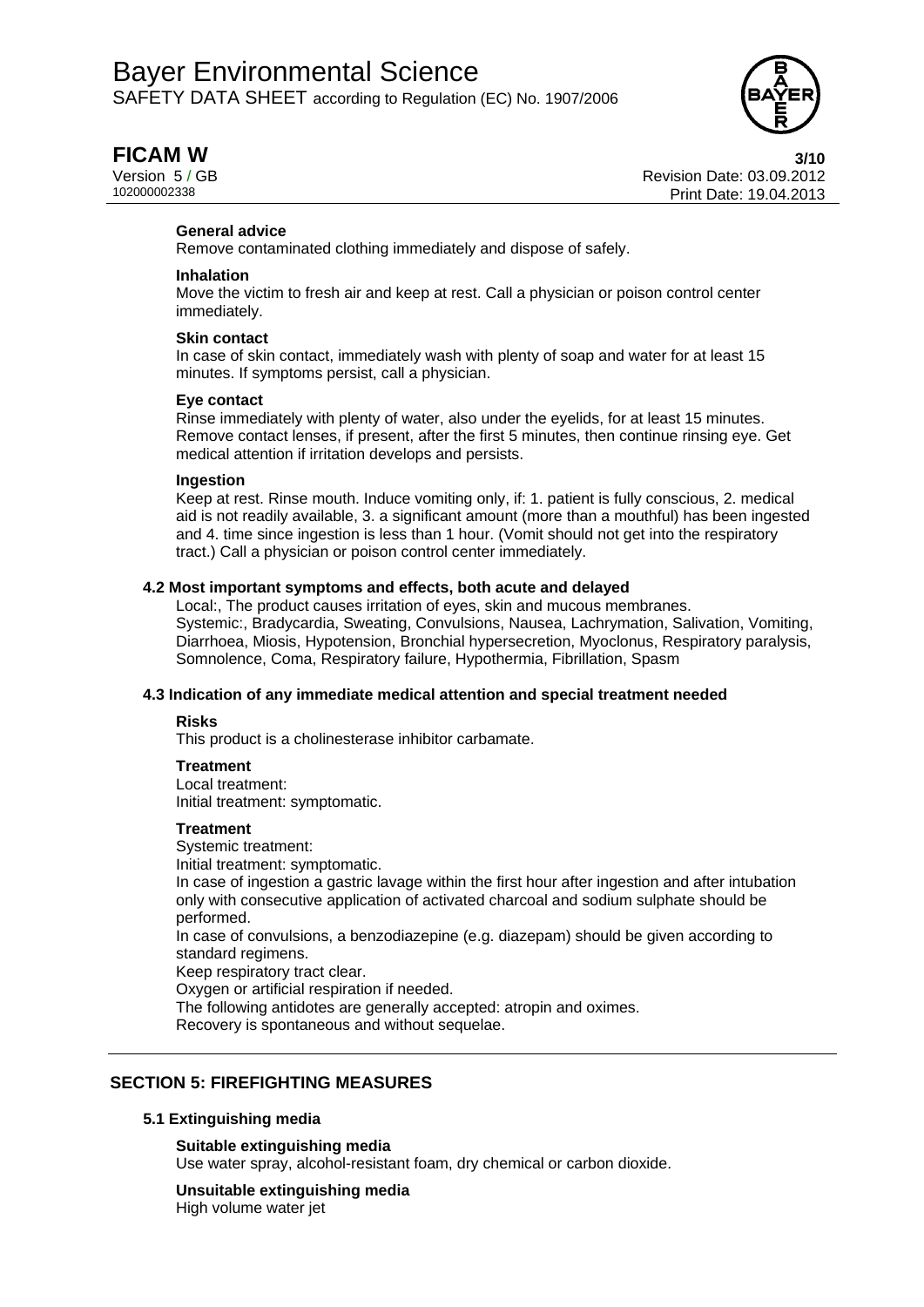

**FICAM W 4/10** Version 5 / GB<br>10200002338<br>Print Date: 19 04 2013 Print Date: 19.04.2013

#### **5.2 Special hazards arising from the substance or mixture**

Dangerous gases are evolved in the event of a fire.

In common with all other methyl isocyanates, bendiocarb will liberate strongly lachrymatory and very toxic methyl isocyanate when heated above it's decomposition temperature which for bendiocarb is > 125 deg C. Methyl isocyanate has a very low flash point and will be readily consumed in a fire. Since methyl isocyanate readily decomposes in contact with water, all decompositions are best extinguished with water.

#### **5.3 Advice for firefighters**

#### **Special protective equipment for fire-fighters**

In the event of fire, wear self-contained breathing apparatus.

#### **Further information**

Remove product from areas of fire, or otherwise cool containers with water in order to avoid pressure being built up due to heat.

Whenever possible, contain fire-fighting water by diking area with sand or earth.

# **SECTION 6: ACCIDENTAL RELEASE MEASURES**

#### **6.1 Personal precautions, protective equipment and emergency procedures**

Keep people away from and upwind of spill/leak. Avoid dust formation. Avoid contact with spilled product or contaminated surfaces. When dealing with a spillage do not eat, drink or smoke.

#### **6.2 Environmental precautions**

Do not allow to get into surface water, drains and ground water. If spillage enters drains leading to sewage works inform local water company immediately. If spillage enters rivers or watercourses, inform the Environment Agency (emergency telephone number 0800 807060).

#### **6.3 Methods and materials for containment and cleaning up**

#### **Methods for cleaning up**

Use approved industrial vacuum cleaner for removal. Keep in suitable, closed containers for disposal. Clean floors and contaminated objects with plenty of water.

#### **Additional advice**

Check also for any local site procedures.

#### **6.4 Reference to other sections**

Information regarding safe handling, see section 7. Information regarding personal protective equipment, see section 8. Information regarding waste disposal, see section 13.

### **SECTION 7: HANDLING AND STORAGE**

### **7.1 Precautions for safe handling**

#### **Advice on safe handling**

No specific precautions required when handling unopened packs/containers; follow relevant manual handling advice.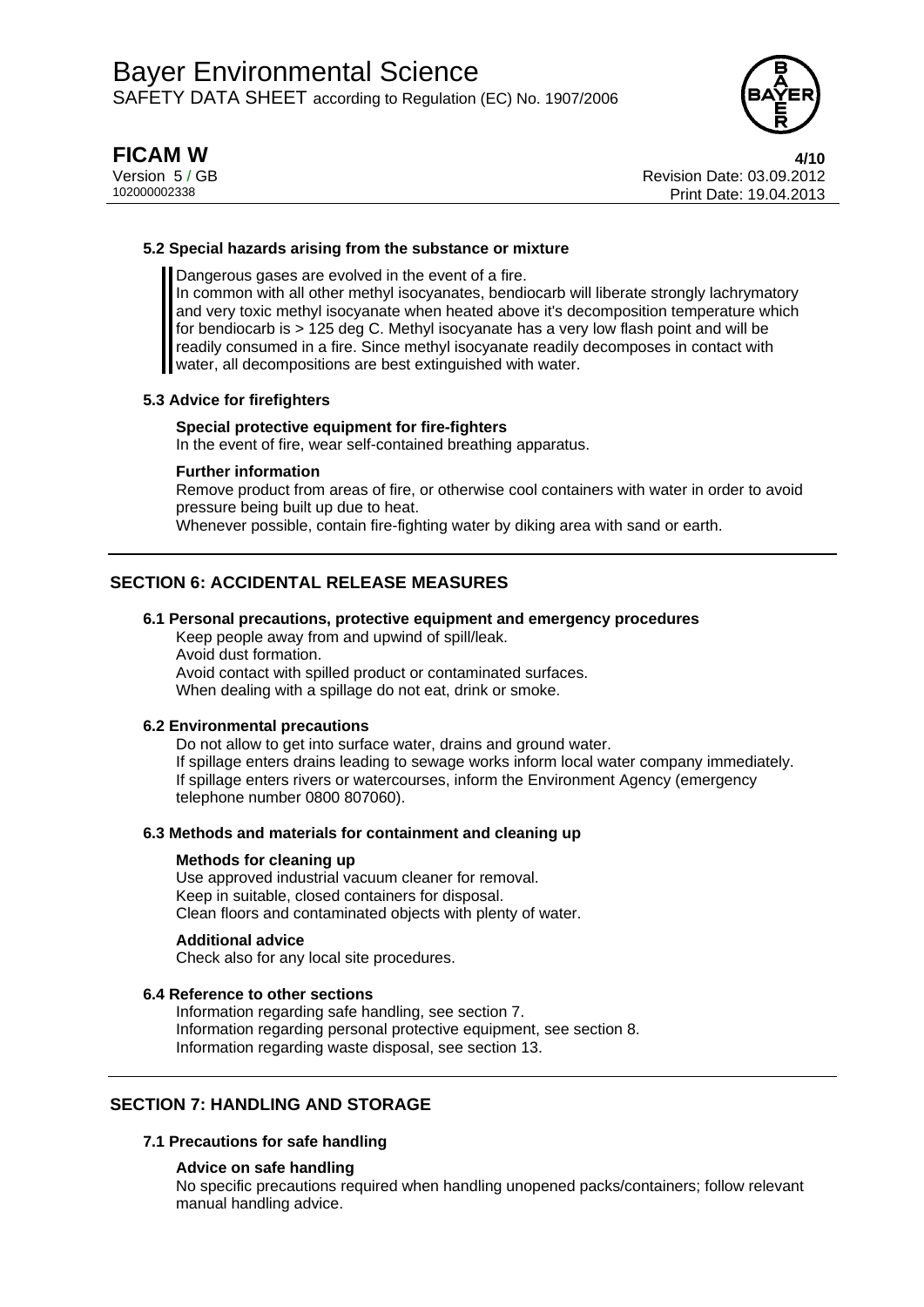

# **FICAM W 5/10**

Version 5 / GB<br>10200002338<br>Print Date: 19 04 2013 Print Date: 19.04.2013

Avoid dust formation. Ensure adequate ventilation.

## **Advice on protection against fire and explosion**

Dust may form explosive mixture in air.

#### **Hygiene measures**

When using, do not eat, drink or smoke. Remove soiled clothing immediately and clean thoroughly before using again. Contaminated work clothing should not be allowed out of the workplace. Wash hands thoroughly with soap and water after handling and before eating, drinking, chewing gum, using tobacco, using the toilet or applying cosmetics. Wash hands immediately after work, if necessary take a shower.

### **7.2 Conditions for safe storage, including any incompatibilities**

### **Requirements for storage areas and containers**

Store in a place accessible by authorized persons only. Keep away from direct sunlight. Keep containers tightly closed in a dry, cool and well-ventilated place.

## **Advice on common storage**

Keep away from food, drink and animal feedingstuffs.

### **Suitable materials**

Polyethylene film within an outer package

### **7.3 Specific end uses**

Refer to the label and/or leaflet.

# **SECTION 8: EXPOSURE CONTROLS/PERSONAL PROTECTION**

### **8.1 Control parameters**

| Components         | CAS-No.    | Control parameters   | Update  | <b>Basis</b> |
|--------------------|------------|----------------------|---------|--------------|
| Bendiocarb         | 22781-23-3 | $0.2 \text{ mg/m}$ 3 |         | OES BCS*     |
|                    |            | (TWA)                |         |              |
| Silica, amorphe    | 7631-86-9  | $2.4 \text{ mg/m}$ 3 | 12 2011 | EH40 WEL     |
| (Respirable dust.) |            | (TWA)                |         |              |
| Silica, amorphe    | 7631-86-9  | $6$ mg/m $3$         | 12 2011 | EH40 WEL     |
| (Inhalable dust.)  |            | (TWA)                |         |              |

\*OES BCS: Internal Bayer CropScience "Occupational Exposure Standard"

### **8.2 Exposure controls**

**Refer to COSHH assessment (Control of Substances Hazardous to Health (Amendment) Regulations 2004). Engineering controls should be used in preference to personal protective equipment wherever practicable. Refer also to COSHH Essentials.** 

#### **Personal protective equipment**

In normal use and handling conditions please refer to the label and/or leaflet. In all other cases the following recommendations would apply.

Respiratory protection Wear respirator with a particle filter mask (protection factor 20) conforming to European Norm EN149FFP3 or EN140P3 or equivalent.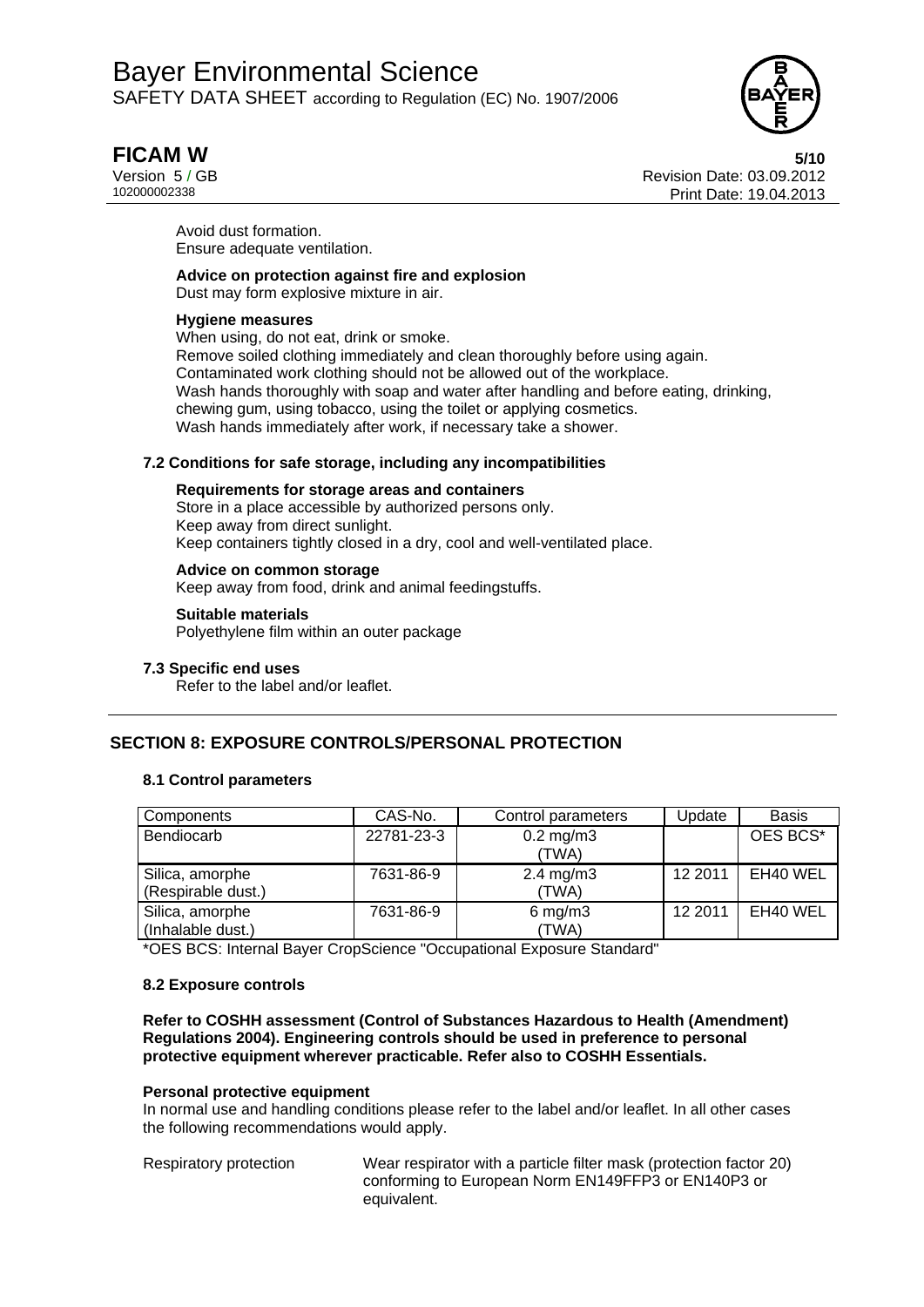

| <b>FICAM W</b><br>Version 5 / GB<br>102000002338 | 6/10<br>Revision Date: 03.09.2012<br>Print Date: 19.04.2013                                                                                                                                                                                                                                                                                 |
|--------------------------------------------------|---------------------------------------------------------------------------------------------------------------------------------------------------------------------------------------------------------------------------------------------------------------------------------------------------------------------------------------------|
|                                                  | Respiratory protection should only be used to control residual risk of<br>short duration activities, when all reasonably practicable steps have<br>been taken to reduce exposure at source e.g. containment and/or<br>local extract ventilation. Always follow respirator manufacturer's<br>instructions regarding wearing and maintenance. |
| Hand protection                                  | Wear CE Marked (or equivalent) nitrile rubber gloves (minimum<br>thickness 0,40 mm). Wash when contaminated. Dispose of when<br>contaminated inside, when perforated or when contamination<br>outside cannot be removed. Wash hands always before eating,<br>drinking, smoking or using the toilet.                                         |
| Eye protection                                   | Wear goggles conforming to EN166 (Field of Use 5 or equivalent).                                                                                                                                                                                                                                                                            |
| Skin and body protection                         | Wear standard coverall and type 5 suit.<br>Wear two layers of clothing wherever possible. Polyester/cotton or<br>cotton overalls should be worn under chemical protection suit and<br>should be professionally laundered frequently.                                                                                                        |

# **SECTION 9: PHYSICAL AND CHEMICAL PROPERTIES**

## **9.1 Information on basic physical and chemical properties**

| Form                    | powder               |
|-------------------------|----------------------|
| Colour                  | beige                |
| Odour                   | weak, characteristic |
| Minimum ignition energy | 30 - 100 mJ          |
| Lower explosion limit   | $30$ g/m $3$         |
| Dust explosion class    | St <sub>2</sub>      |
| <b>Bulk density</b>     | ca. 250 kg/m3        |
| Water solubility        | miscible             |
|                         |                      |

## **9.2 Other information**

Further safety related physical-chemical data are not known.

# **SECTION 10: STABILITY AND REACTIVITY**

**10.1 Reactivity** 

Stable under normal conditions.

#### **10.2 Chemical stability**

Stable under recommended storage conditions.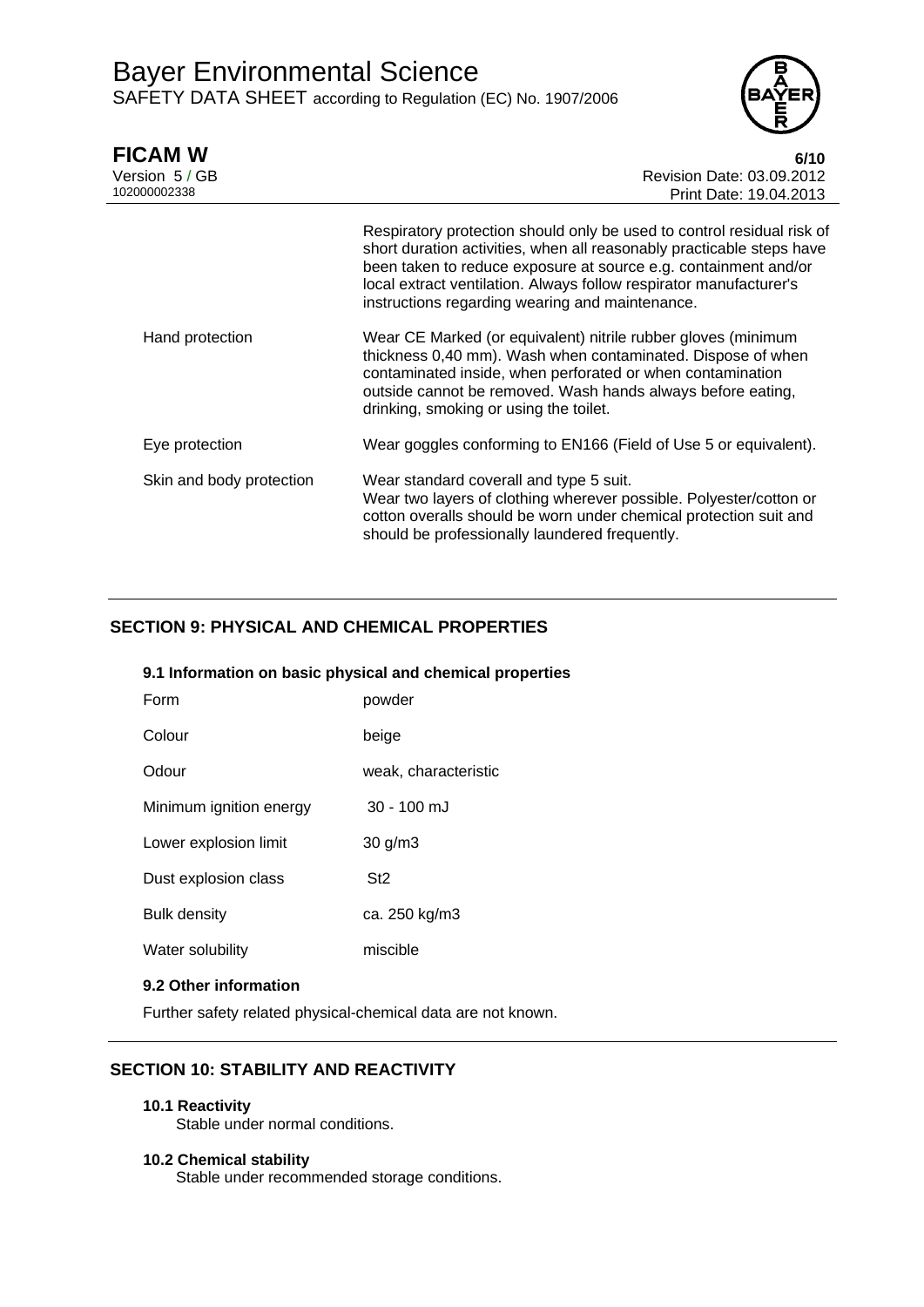

**FICAM W 7/10** Version 5 / GB Revision Date: 03.09.2012 Print Date: 19.04.2013

### **10.3 Possibility of hazardous reactions**  No hazardous reactions when stored and handled according to prescribed instructions.

- **10.4 Conditions to avoid**  Extremes of temperature and direct sunlight.
- **10.5 Incompatible materials**  Store only in the original container.
- **10.6 Hazardous decomposition products**  No decomposition products expected under normal conditions of use.

# **SECTION 11: TOXICOLOGICAL INFORMATION**

#### **11.1 Information on toxicological effects**

| Acute oral toxicity       | LD50 (rat) 50 mg/kg                                                                |
|---------------------------|------------------------------------------------------------------------------------|
| Acute inhalation toxicity | LC50 (rat) 0.313 mg/l<br>Exposure time: 6 h                                        |
| Acute dermal toxicity     | LD50 (rat) $> 2,000$ mg/kg                                                         |
| Skin irritation           | No skin irritation (rabbit)                                                        |
| Eye irritation            | No eye irritation (rabbit)                                                         |
| Sensitisation             | Non-sensitizing. (guinea pig)<br>OECD Test Guideline 406, Magnusson & Kligman test |

Assessment repeated dose toxicity

 Bendiocarb caused reversible cholinesterase inhibition without long term effects in animal studies.

Assessment Mutagenicity Bendiocarb was not mutagenic or genotoxic based on the overall weight of evidence in a battery of in vitro and in vivo tests.

Assessment Carcinogenicity Bendiocarb was not carcinogenic in lifetime feeding studies in rats and mice.

Assessment Toxicity to Reproduction Bendiocarb did not cause reproductive toxicity in a two-generation study in rats.

Assessment developmental toxicity Bendiocarb did not cause developmental toxicity in rats and rabbits.

# **SECTION 12: ECOLOGICAL INFORMATION**

**12.1 Toxicity**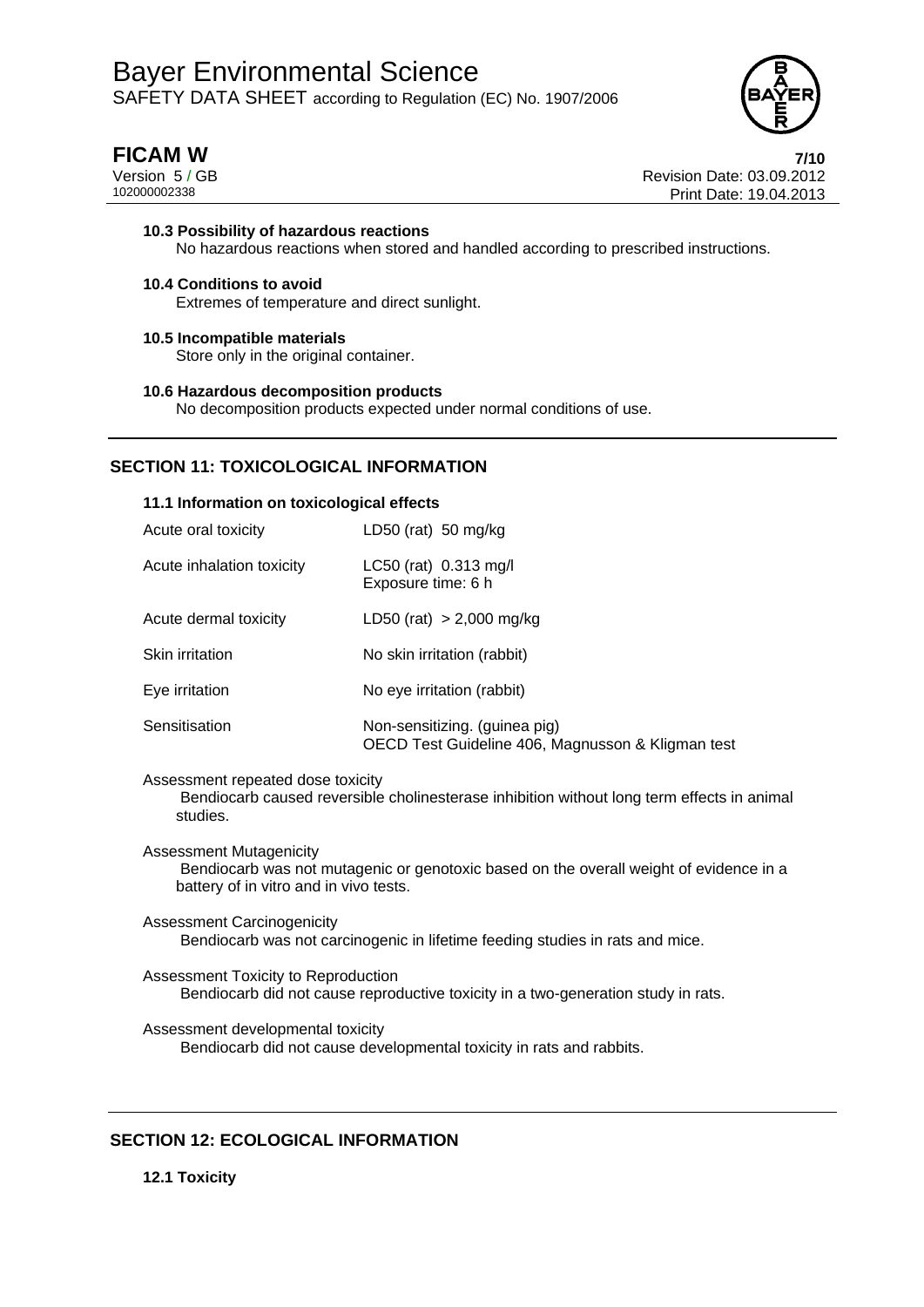

| <b>FICAM W</b><br>Version 5 / GB<br>102000002338                                                   | 8/10<br>Revision Date: 03.09.2012<br>Print Date: 19.04.2013                                                                                    |
|----------------------------------------------------------------------------------------------------|------------------------------------------------------------------------------------------------------------------------------------------------|
| Toxicity to fish                                                                                   | LC50 (Rainbow trout (Oncorhynchus mykiss)) 0.87 mg/l<br>Exposure time: 96 h                                                                    |
| Toxicity to aquatic<br>invertebrates                                                               | EC50 (Water flea (Daphnia magna)) 0.0377 mg/l<br>Exposure time: 48 h<br>The value mentioned relates to the active ingredient bendiocarb.       |
| Toxicity to aquatic plants                                                                         | EC50 (Pseudokirchneriella subcapitata) 0.408 mg/l<br>Exposure time: 48 h<br>The value mentioned relates to the active ingredient bendiocarb.   |
| 12.2 Persistence and degradability                                                                 |                                                                                                                                                |
| Biodegradability                                                                                   | Not applicable for this mixture.                                                                                                               |
| 12.3 Bioaccumulative potential<br><b>Bioaccumulation</b>                                           | Lepomis macrochirus (Bluegill sunfish)<br>Bioconcentration factor (BCF): 6<br>The value mentioned relates to the active ingredient bendiocarb. |
| 12.4 Mobility in soil<br>Mobility in soil                                                          | Not applicable for this mixture.                                                                                                               |
| 12.5 Results of PBT and vPvB assessment<br>Not relevant as no chemical safety report is necessary. |                                                                                                                                                |
| 12.6 Other adverse effects<br>Additional ecological information                                    |                                                                                                                                                |

No other effects to be mentioned.

# **SECTION 13: DISPOSAL CONSIDERATIONS**

### **13.1 Waste treatment methods**

#### **Product**

In accordance with current regulations and, if necessary, after consultation with the site operator and/or with the responsible authority, the product may be taken to a waste disposal site or incineration plant.

Advice may be obtained from the local waste regulation authority (part of the Environment Agency in the UK).

### **Contaminated packaging**

Small containers (< 10 l or < 10 kg) should be rinsed thoroughly using an integrated pressure rinsing device, or, by manually rinsing three times.

Add washings to sprayer at time of filling.

Dispose of empty and cleaned packaging safely.

Large containers (> 25 l or > 25 kg) should not be rinsed or re-used for any other purpose. Return large containers to supplier.

Follow advice on product label and/or leaflet.

### **Waste key for the unused product**

020108 agrochemical waste containing dangerous substances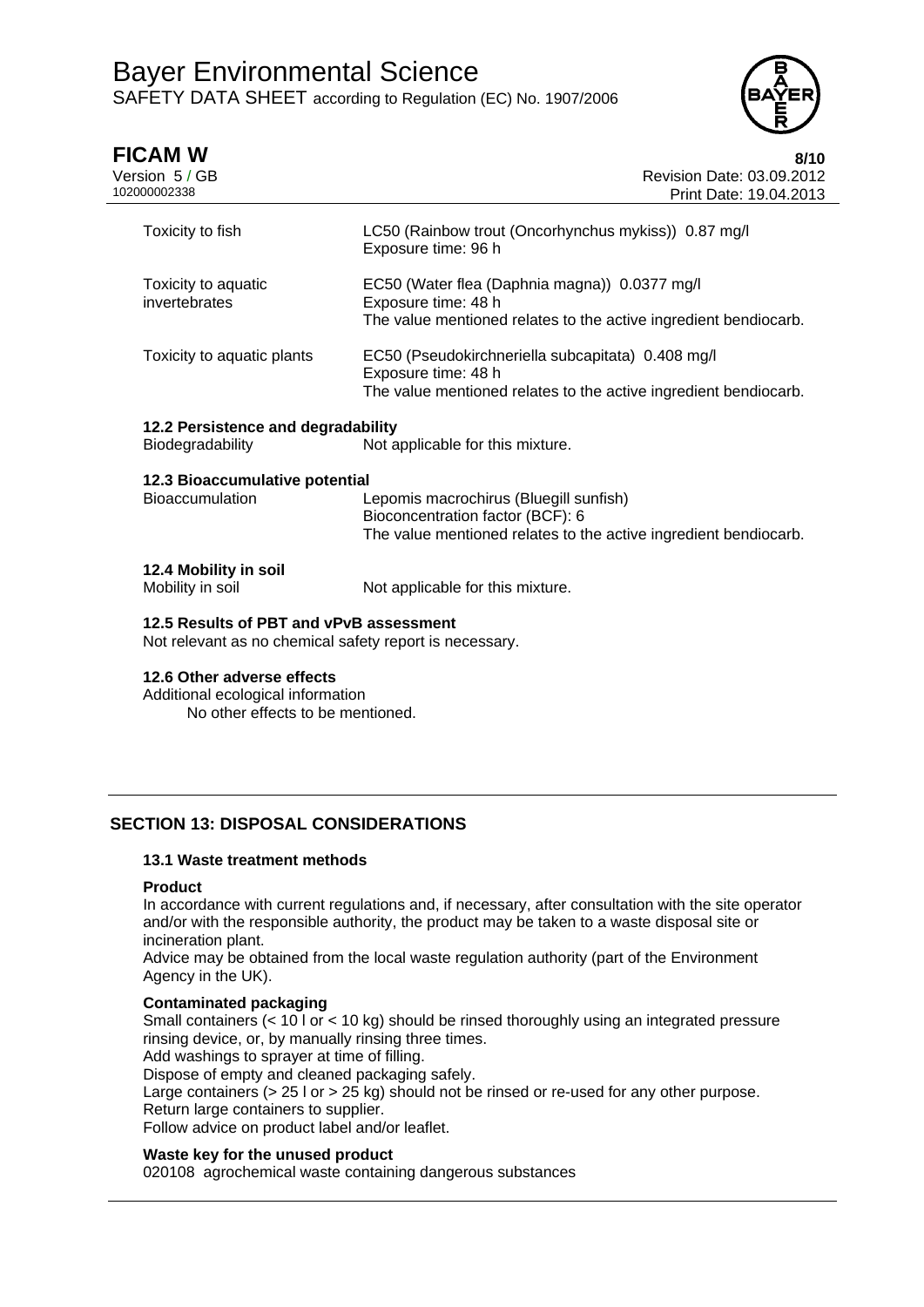

**FICAM W 9/10** Version 5 / GB Revision Date: 03.09.2012 Print Date: 19.04.2013

## **SECTION 14: TRANSPORT INFORMATION**

### **ADR/RID/ADN**

| 14.1 UN number                  | 2757                              |
|---------------------------------|-----------------------------------|
| 14.2 Proper shipping name       | CARBAMATE PESTICIDE, SOLID, TOXIC |
|                                 | (BENDIOCARB MIXTURE)              |
| 14.3 Transport hazard class(es) | 6.1                               |
| 14.4 Packing group              |                                   |
| 14.5 Environm. Hazardous Mark   | <b>YES</b>                        |
| Hazard no.                      | 60                                |
| <b>Tunnel Code</b>              | D/E                               |
|                                 |                                   |

This classification is in principle not valid for carriage by tank vessel on inland waterways. Please refer to the manufacturer for further information.

### **IMDG**

| 14.1 UN number<br>14.2 Proper shipping name                                         | 2757<br>CARBAMATE PESTICIDE, SOLID, TOXIC<br>(BENDIOCARB MIXTURE) |
|-------------------------------------------------------------------------------------|-------------------------------------------------------------------|
| 14.3 Transport hazard class(es)                                                     | 6.1                                                               |
| 14.4 Packing group                                                                  | Ш                                                                 |
| 14.5 Marine pollutant                                                               | <b>YES</b>                                                        |
| <b>IATA</b>                                                                         |                                                                   |
| 14.1 UN number                                                                      | 2757                                                              |
| 14.2 Proper shipping name                                                           | CARBAMATE PESTICIDE, SOLID, TOXIC<br>(BENDIOCARB MIXTURE)         |
| 14.3 Transport hazard class(es)                                                     | 6.1                                                               |
| 14.4 Packing group                                                                  | Ш                                                                 |
| 14.5 Environm. Hazardous Mark                                                       | NO                                                                |
| <b>UK 'Carriage' Regulations</b>                                                    |                                                                   |
| 14.1 UN number                                                                      | 2757                                                              |
| 14.2 Proper shipping name                                                           | CARBAMATE PESTICIDE, SOLID, TOXIC<br>(BENDIOCARB MIXTURE)         |
| 14.3 Transport hazard class(es)                                                     | 6.1                                                               |
| 14.4 Packing group                                                                  | Ш                                                                 |
| 14.5 Environm. Hazardous Mark                                                       | <b>YES</b>                                                        |
| Emergency action code                                                               | 2X                                                                |
| 14.6 Special precautions for user<br>See sections 6 to 8 of this Safety Data Sheet. |                                                                   |

**14.7 Transport in bulk according to Annex II of MARPOL 73/78 and the IBC Code**  No transport in bulk according to the IBC Code.

# **SECTION 15: REGULATORY INFORMATION**

**15.1 Safety, health and environmental regulations/legislation specific for the substance or mixture**